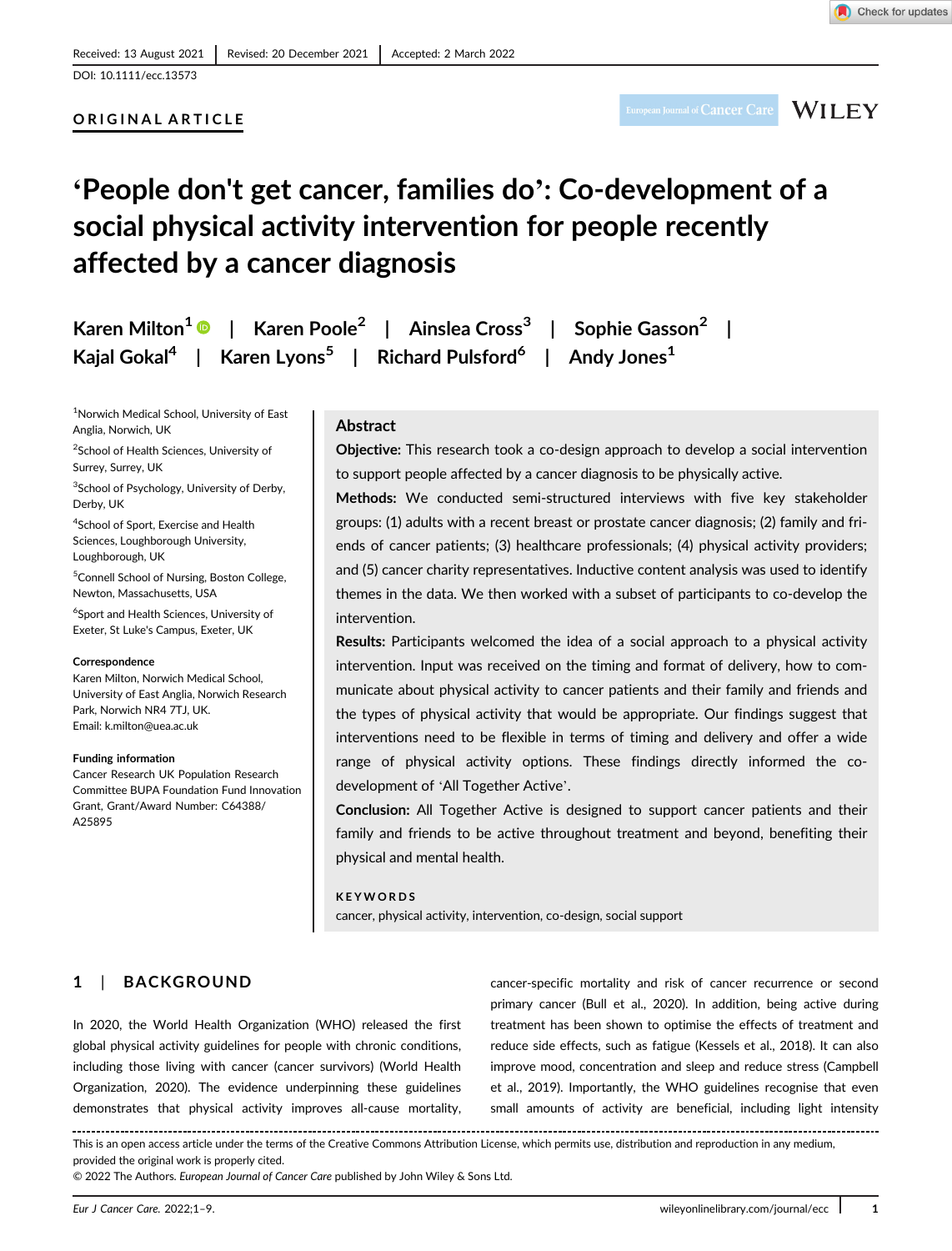activity, especially if this is in place of sedentary behaviour (Bull et al., 2020).

A key consideration when managing cancer is that the impact is not confined to a diagnosed individual alone but occurs within the context of a social support network of family and friends (Humpel et al., 2007). Some research has investigated the impact of cancer on family caregivers and particularly spouses, but little has examined the effects on the health-related behaviours, such as smoking, alcohol consumption and physical activity, of others closely associated with the diagnosed patient (Lewis, 2006). Nevertheless, there is evidence that having a strong social network is a significant driver of physical activity in patients with cancer (Barber, 2013; Cummins et al., 2017; Keogh et al., 2014; Macmillan Cancer Support, 2016) and social support involving family and friends is a key component of promoting sustainable, long-term behaviour change (Carr et al., 2018). Moreover, relational theories including interdependence (Lewis et al., 2006) and communal coping theories (Lyons et al., 1998) purport that the individual with cancer and their care partner are more likely to engage in behaviours (e.g. physical activity) together and experience better physical, mental and relational outcomes when they perceive cancer as a shared experience (Lyons et al., 1998).

Heightened cancer awareness, emotional closeness to another diagnosed with cancer and anxiety about personal vulnerability can create a 'teachable moment' (Frazelle & Friend, 2016), which may be a catalyst for concerned family and friends to change their own health-related behaviours (McBride et al., 2017; Radecki Breitkopf et al., 2014). For example, there is evidence that at least 80% of family members with two or more relatives with colorectal or pancreatic cancer are receptive to taking part in a lifestyle cancer risk reduction programme, even a decade after their relatives have been diagnosed (Howell, Brockman, et al., 2013; Howell, Sinicrope, et al., 2013). Interventions that harness this social cohesion have the potential to promote primary cancer prevention for family and friends (prevention of cancer occurring), in addition to secondary prevention (improved outcomes and reduced risk of recurrence) for those diagnosed with cancer. Yet, there is a dearth of knowledge about the role of the broader social network of family and friends in encouraging and supporting physical activity of the individual with cancer and playing an active role in their own behaviour change. To address this limitation, we utilised a co-design approach (working collaboratively with end users) to develop a novel social intervention to support people affected by a cancer diagnosis to be physically active. In this paper, we describe this approach and consider the critical role that co-development plays in the design of public health interventions.

# 2 | METHODS

#### 2.1 | Design

We used a qualitative approach involving interviews with stakeholders and an iterative co-design process, following the Framework

for the Co-production and Prototyping of Public Health Interventions (Hawkins et al., 2017).

## 2.2 | Recruitment

This research involved five key stakeholder groups: (1) adults with a breast or prostate cancer diagnosis within the last 18 months; (2) family and friends of cancer patients; (3) healthcare professionals; (4) physical activity providers; and (5) cancer charity representatives. Healthcare professionals included consultant oncologists, breast cancer nurse practitioners, chemotherapy nurses and a lymphoedema specialist physiotherapist. The physical activity providers had varied qualifications and backgrounds although we did not recruit people based on a minimum level of qualification, rather their experience of working with individuals living with cancer. Qualifications among the group varied and included a degree in sports science, a senior yoga teacher taking referrals from a breast cancer support centre, a Level 4 qualification in cancer exercise and rehabilitation and an associate professor in clinical exercise science. Some providers worked for specific cancer charities, while others worked at community gyms, cancer specific gyms or as freelance exercise instructors. Healthcare professionals, physical activity providers and charity representatives were recruited through the existing networks of the research team and reflected a wide geographical spread across the United Kingdom. Cancer patients and their family and friends were recruited via a local cancer charity (in the region of East Anglia, England).

# 2.3 | Procedure

Semi-structured interviews were conducted by an experienced nurse researcher (SG), either by telephone or face to face, between January and June 2018. The topics covered the facilitators and barriers to physical activity among cancer patients and their family and friends, desirable features of a physical activity intervention for this group and how a social intervention to promote physical activity for both patients and their family and friends could be embedded into cancer care. Interviews were audio-recorded and lasted for a median of 27 min (range 18–49 min). The recordings were transcribed verbatim and uploaded to the NVivo 12 qualitative software package.

#### 2.4 | Analysis

Inductive content analysis was used to explore perceptions of the appropriateness of a social intervention to support cancer patients and their family and friends to be physically active, and the key characteristics that such an intervention should include. The interview data were independently coded by three researchers (KP, SG and AC) using thematic analysis (Braun & Clarke, 2006). Coding was undertaken throughout the project, and data saturation was deemed to have been reached when the interviews no longer generated new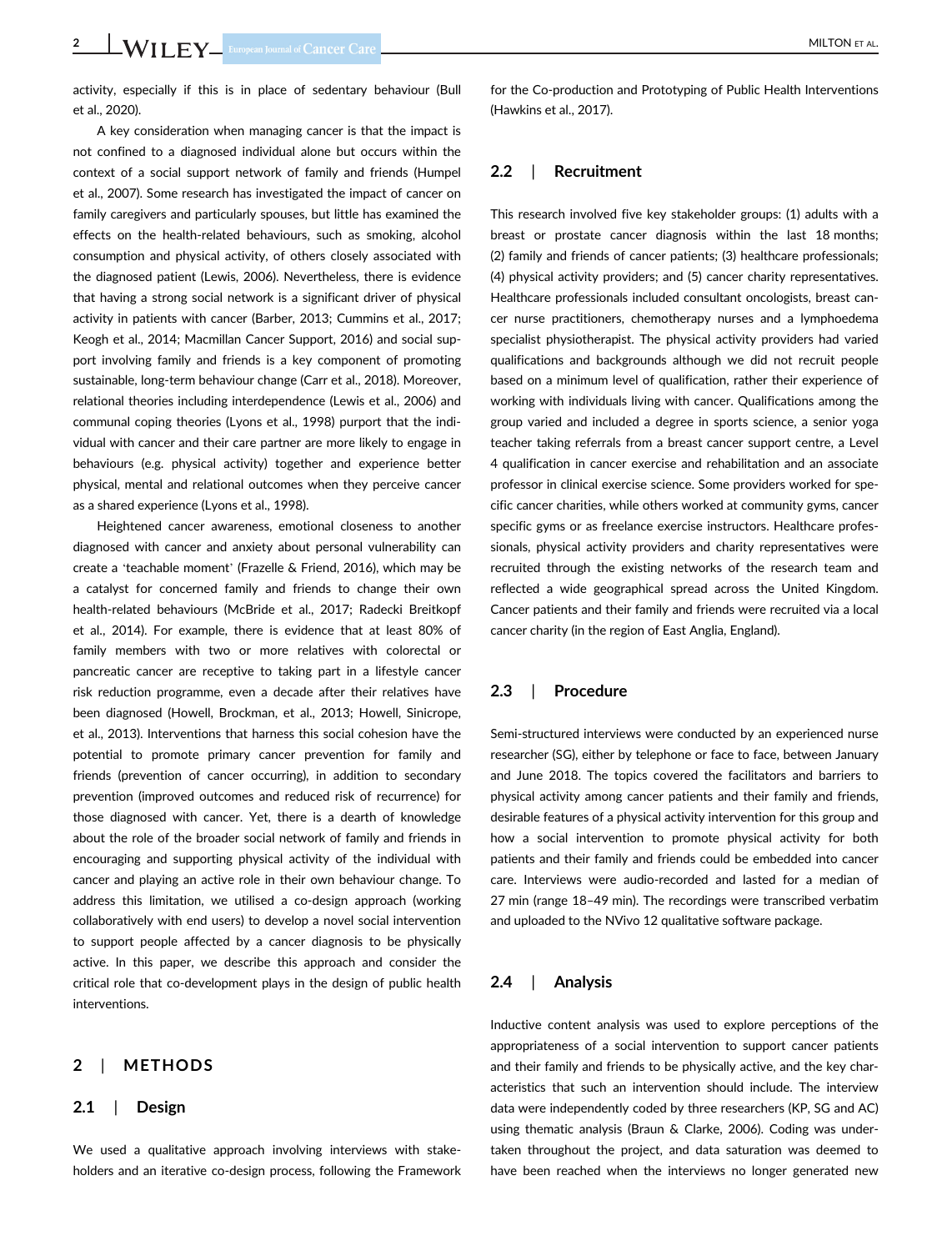insights. At that stage, the final codes and themes were agreed between authors.

#### 2.5 | Intervention development

Participant were invited to join members of the research team to form an intervention development group (IDG), although some felt unable to commit time to this aspect of the research. Through a series of three workshops, and based on the findings from the interviews, the IDG developed an intervention to support people affected by a cancer diagnosis to be physically active. All three workshops were attended by members of the research team, cancer patients and physical activity providers. Some were also attended by healthcare professionals, family and friends of cancer patients and cancer charity representatives.

The workshops were chaired and minuted by research team members, but decision making was shared. Minutes were emailed to those who could not attend to provide an opportunity to contribute to discussions after the event. Workshops began with an overview of the project aims and objectives (i.e. to develop an intervention to promote and support physical activity for people newly diagnosed with cancer and their family and friends). Each workshop was guided by the main themes from our interviews to facilitate and guide a progressive discussion about intervention features. In line with the Framework for the Co-production and Prototyping of Public Health Interventions, co-production of the intervention occurred across the series of workshops, where input and refinements were made to the intervention aims, objectives, features and content over time until the final content was agreed by all members of the group. The IDG also designed and worked up prototypes for the intervention materials.

## 3 | RESULTS

In total 37 stakeholders were interviewed including patients ( $n = 11$ , including seven with breast cancer and four with prostate cancer), family and friends ( $n = 7$ ), healthcare professionals ( $n = 6$ ), physical activity providers ( $n = 8$ ) and cancer charity representatives ( $n = 5$ ). It was universally agreed by participants that the impact of a cancer diagnosis is not confined to a diagnosed individual, but is a shared experience as exemplified by the statement 'People don't get cancer, families do' (prostate cancer patient). Participants welcomed the idea of a social approach to a physical activity intervention for those recently affected by a cancer diagnosis. It was felt that a social intervention would be more likely to result in successful behaviour change by increasing motivation among diagnosed patients:

> If you get somebody who's, you know, in shock, just been diagnosed, can't be bothered to do it and they see their family doing something, it may inspire them to start. (Prostate cancer patient)

I swim with friends, and I'm much more inclined to go swimming than if I just do it by myself. If it's just me it's like oh well, I'll just skip that, but when you've got somebody else there, you're thinking … 'ooh, I can't let them down' and then they feel they can't let me down by not going, so you go along anyway. (Charity representative)

(there are) definite links to whether or not that person has a strong support network around them. If they're engaged in a support group … I've found that they're far easier to work with and express that readiness to change a lot easier. If they have a family member local or a friend or are part of a kind of social environment, they're a lot easier to engage with … you tend to expect better results than with individuals that are isolated or perhaps live alone. (Physical activity provider)

It was also felt that undertaking physical activity together would benefit the family and friends. When a family member or friend has been diagnosed with cancer, those around them can feel helpless and unsure how best to show support. A social intervention would benefit family and friends in terms of providing a focussed supportive role in the patient's treatment:

> that would then provide family members a very tangible way of helping, wouldn't it, because sometimes you don't really know what to do …. You know, words are very difficult at times, and you can't possibly really know what, you know, what your wife is going through. You think you do, but you can't really know, can you, so anything that you can do to help tangibly I think would be a real positive thing. (Family or friend)

In terms of the delivery of a social intervention to support people affected by a cancer diagnosis to be physically active, five themes were identified from the interview data: (1) timing; (2) format of delivery; (3) framing of communication; (4) types of physical activity; and (5) the importance of progression, enjoyment and flexibility. The findings related to each are summarised below.

#### 3.1 | Timing

There were mixed views on the appropriate time to introduce the topic of physical activity. Some felt that the point of diagnosis would be appropriate.

> Moment of diagnosis … something like that can make you change the way you behave. (Health professional)

> I think that it's part of essential information that patients should get at the time of diagnosis, because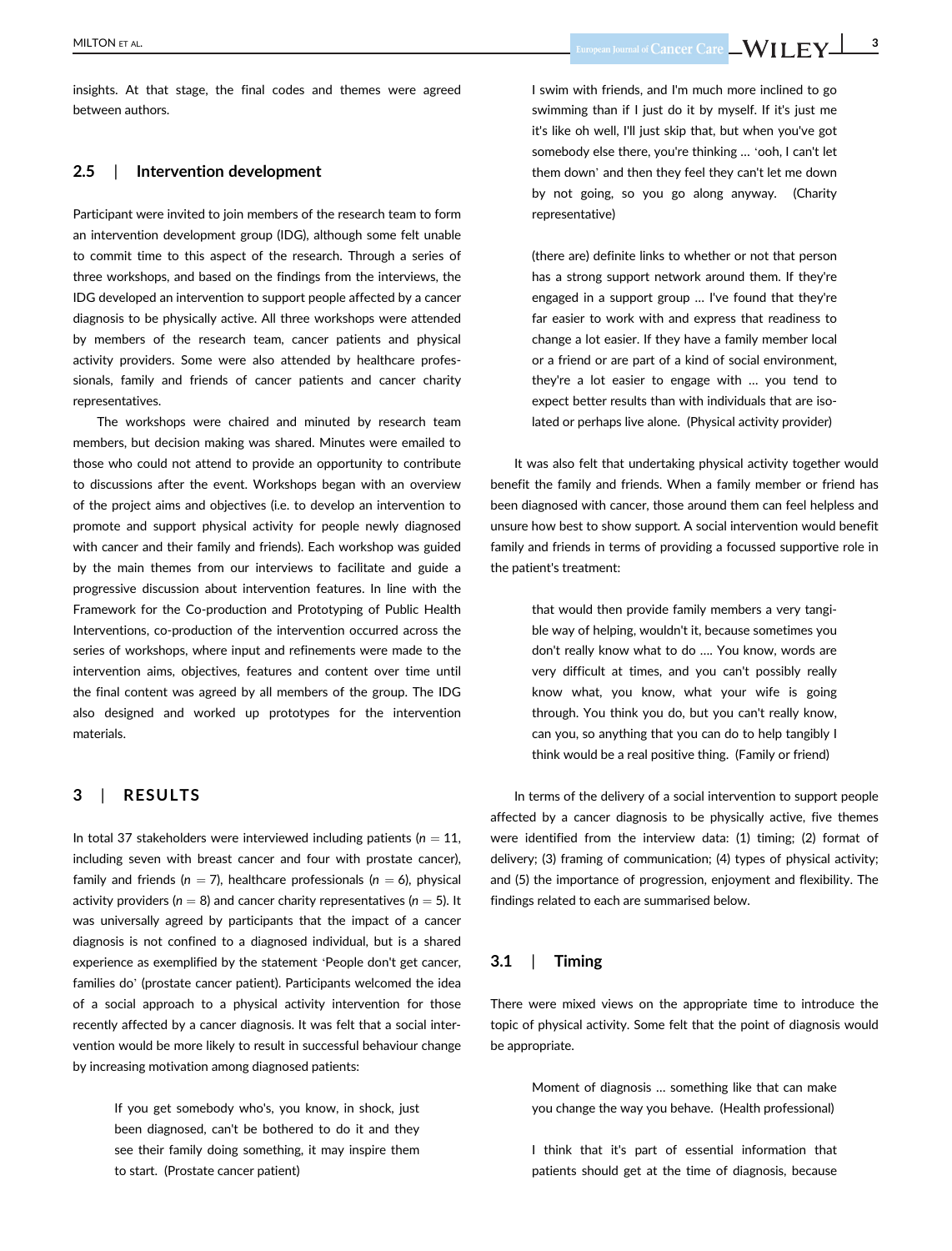it's about their physical and mental wellbeing and sometimes about their social interaction. (Charity representative)

However, patients tended to feel that time would be needed to come to terms with the diagnosis before being provided with information on physical activity.

> Speaking as a cancer patient, if you'd have said this to me when I'd just been diagnosed with cancer I would have said, 'Look, I'm too busy to even think about doing that, I'm too busy accepting this into my life'. (Prostate cancer patient)

The importance of timing physical activity promotion around cancer treatment was also emphasised, particularly by the physical activity providers. The importance of being fit, to reduce functional decline throughout treatment, was felt to be a key motivation for patients to get physically active.

> … research is showing now that if you can get people to be active … during chemotherapy, or radiotherapy, it does have big benefits of stopping the functional decline, so helps keep the cardiorespiratory fitness up, it helps keep their muscular strength up and it also helps with their confidence, and fatigue as well. (Physical activity provider)

> [I have] worked with newly diagnosed patients having chemo. Really enjoyed as beneficial for the patient. Working with the patient early means they don't go through physical deconditioning. (Physical activity provider)

The times immediately following an operation or completion of treatment were also suggested as possible appropriate time points. Overall, we found that there is no single time point that would suit all patients, and the 'right time' is likely to be highly variable for different individuals. Therefore, any intervention should be flexible for people to access at different stages along their cancer journey.

## 3.2 | Format

The role of the Internet and social media were frequently mentioned, including Apps which recommend different activities in response to how people are feeling and the use of text messages or social media promoting daily challenges.

> maybe like a little app or something that goes, 'How are you feeling today?', and it's like good, … and then send that, 'Why don't you, you could try one of these', and then give them a few options like that … And I

guess a text message feels a bit more personal and then they might, prompt them to be like, 'Actually, that's an idea'. (Family or friend)

Some felt hard copy resources such as leaflets would be particularly appropriate, as they allow the patient to choose when they look at the material, based on when they feel ready. The idea of having an activity diary was mentioned by several participants. Wearable devices and fundraising for cancer charities were also considered to have a role to play in encouraging people to be physically active.

> I think coming straight here and talking to people here was quite good and they can give you the information and you can take it home and then once you're in a sort of better place mentally then you can look at it at your own pace. (Breast cancer patient)

> So, for some people it's, there's a diary thing, for other people it's about having a challenge, you know, I'm going to do the 5k, you know, for other people it's around raising money for the charity that's helped them. (Charity representative)

It was clear that there is not one format of delivery that will suit everybody and therefore offering a suite of resources in different formats would be needed to maximise the reach of the intervention.

## 3.3 | Framing of communication

The importance of providing clear information on physical activity to cancer patients was emphasised, as a diagnosis of cancer can cause uncertainly around what types of physical activities are safe to undertake.

> Diagnosis can act as a confidence knock. People are unsure what they can and can't do when it comes to treatment and what sort of exercise they can or cannot do and what sort of side-effects they will experience. (Physical activity provider)

When communicating the benefits of physical activity, the need to frame messages carefully to avoid instilling a sense of blame was felt to be critical.

> 'This can help with recovery, this can help to prevent it', rather than, … 'this may have contributed to you getting it', so telling them in a different way, but you're telling them the same thing, obviously, but just, 'For the future, this could prevent it', rather than, 'It's your fault'. (Family or friend)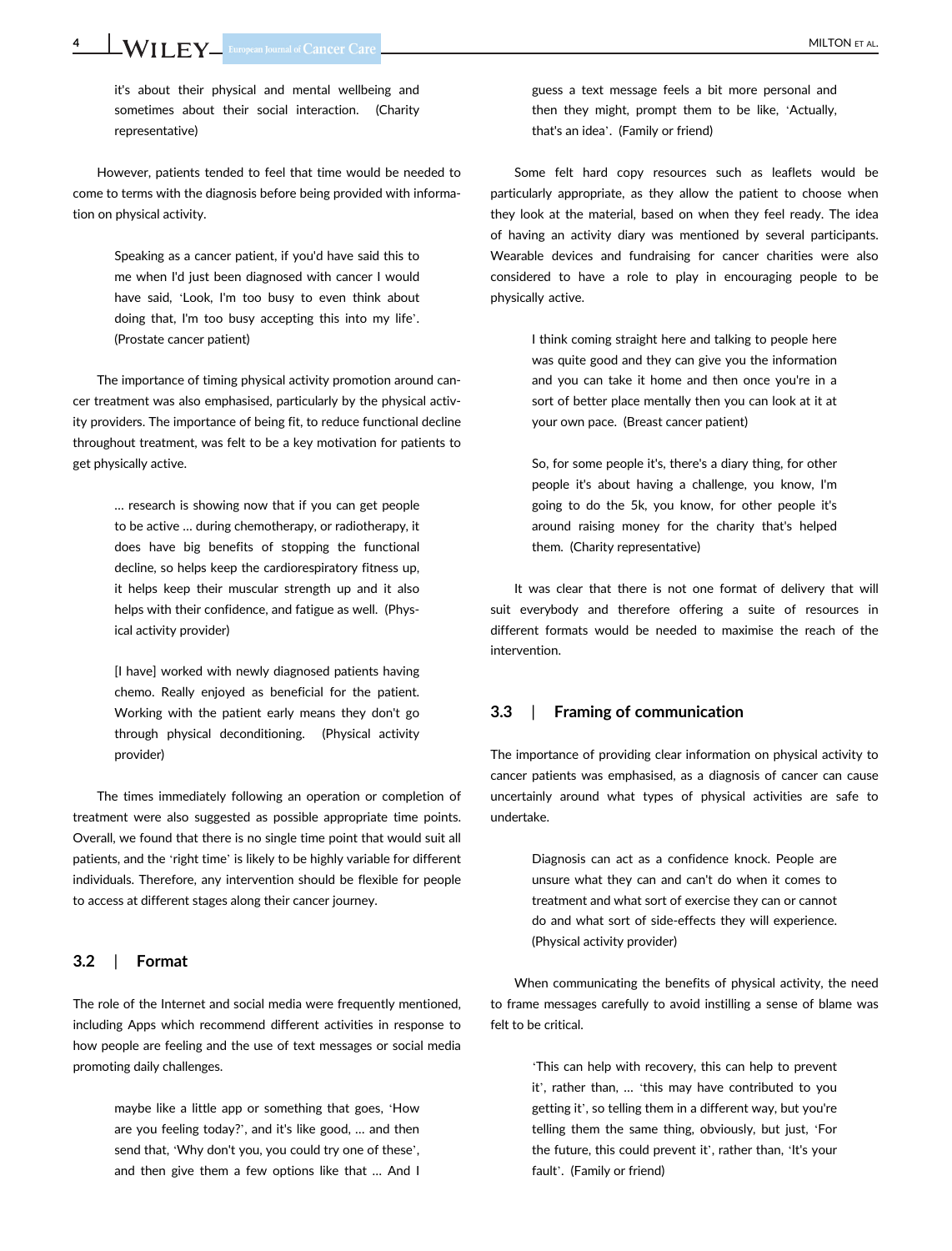We cannot turn around to someone and say 'actually, totally 100% definitely, you could have prevented this by walking round the block every day'. I mean it's just wrong. (Charity representative)

## 3.4 | Types of physical activity

The need for variety was emphasised in relation to the types of physical activity included within the intervention. Providing a range of diverse activities would cater for different interests, as well as ensuring there are activities for all, regardless of the time since diagnosis or their treatment modality and how it is impacting them.

> it needs to be a wide range of activities so that everyone's got something. (Breast cancer patient)

Suggestions for activities that can be undertaken at home were considered important as these would be accessible for all and would not require patients to leave the house if they were feeling unwell, unsociable or self-conscious.

> People can do in their own home, because I think the other thing that we get is people, so people who've lost their hair for instance don't want to do exercise with a wig, it's too hot, and you know, it becomes too hot, it becomes impractical throwing your head around. (Charity representative)

The importance of having a broad range of 'non-sports' opportunities was frequently mentioned, and walking was viewed as a particularly appealing and accessible activity. Walking also provides an opportunity to talk, supporting social cohesion, whereas other activities such as fitness classes may be less likely to lend themselves to conversation.

> The other great thing about walking with regards these kind of target groups is how social it can be as you're exercising as well. So, there can be a lot of peer support and peer mentoring in these kinds of walks that doesn't come out in a group fitness class. It's a bit more difficult to talk if you're jumping about. (Physical activity provider)

# 3.5 | The importance of progression, enjoyment and flexibility

Participants felt that any intervention targeted at cancer patients and their family and friends would need to have three key characteristics: progression, enjoyment and flexibility.

> You can't just go straight in and go, 'I'm going to do a mile on a bike', you wouldn't be able to do it, you'd

cause yourself an injury, but go on the bike, say, ten minutes for the first time, then when you go the next time, go like a couple of more minutes. (Prostate cancer patient)

If they don't enjoy it, they won't carry on. (Breast cancer patient)

if, that you do back a [brand name] technology sort of based solution because then … you can put in those key dates and then it would reflect and sort of almost say 'oh, you've had your treatment, it's time to rest now' but offer perhaps like meditation or mindfulness at that point. So you're still doing something as part of your daily habit and then after the weeks or how long days of needing to, then it starts to reintroduce any exercise element … perhaps in a slightly different or more tailored to what we're going through at that time. (Charity representative)

Participants felt there could be improvements in both the patient's physical and mental well-being from a social physical activity intervention but that patient engagement with a social intervention would vary according to personal preferences.

# 3.6 | The All Together Active intervention

Following the qualitative data collection and analysis, we discussed the research findings with the IDG and collectively developed the concept of All Together Active (Figure 1). The intervention consists of three components: an information leaflet, a 'cue card' with snap off key fobs and a website. Mock-ups of all three resources have been produced, but the operational website is pending.

The leaflet provides information on the benefits of being active, addresses concerns that people may have about safety and includes a QR code for the website as well as the web address. The cue card includes short motivational messages for reinforcement, and the snap off key fobs, also including the QR code, are for family and friends to show their support for the patient through their engagement in All Together Active.

The website is the central feature of the intervention. A series of short opening questions about how the patient is feeling will be used to identify a selection of physical activities that might be appropriate for them and their family and friends. These range from low-intensity and lifestyle activities through to moderate and vigorous physical activity options, which can all incorporate a social component. Patients will have the option to rate the appropriateness of any activities that they undertake for their particular stage of the cancer journey, as well as adding their own suggestions for enjoyable activities to the activity bank. The intervention will thus provide a community-input forum around which the appropriateness of activities can be discussed by users. There will also be an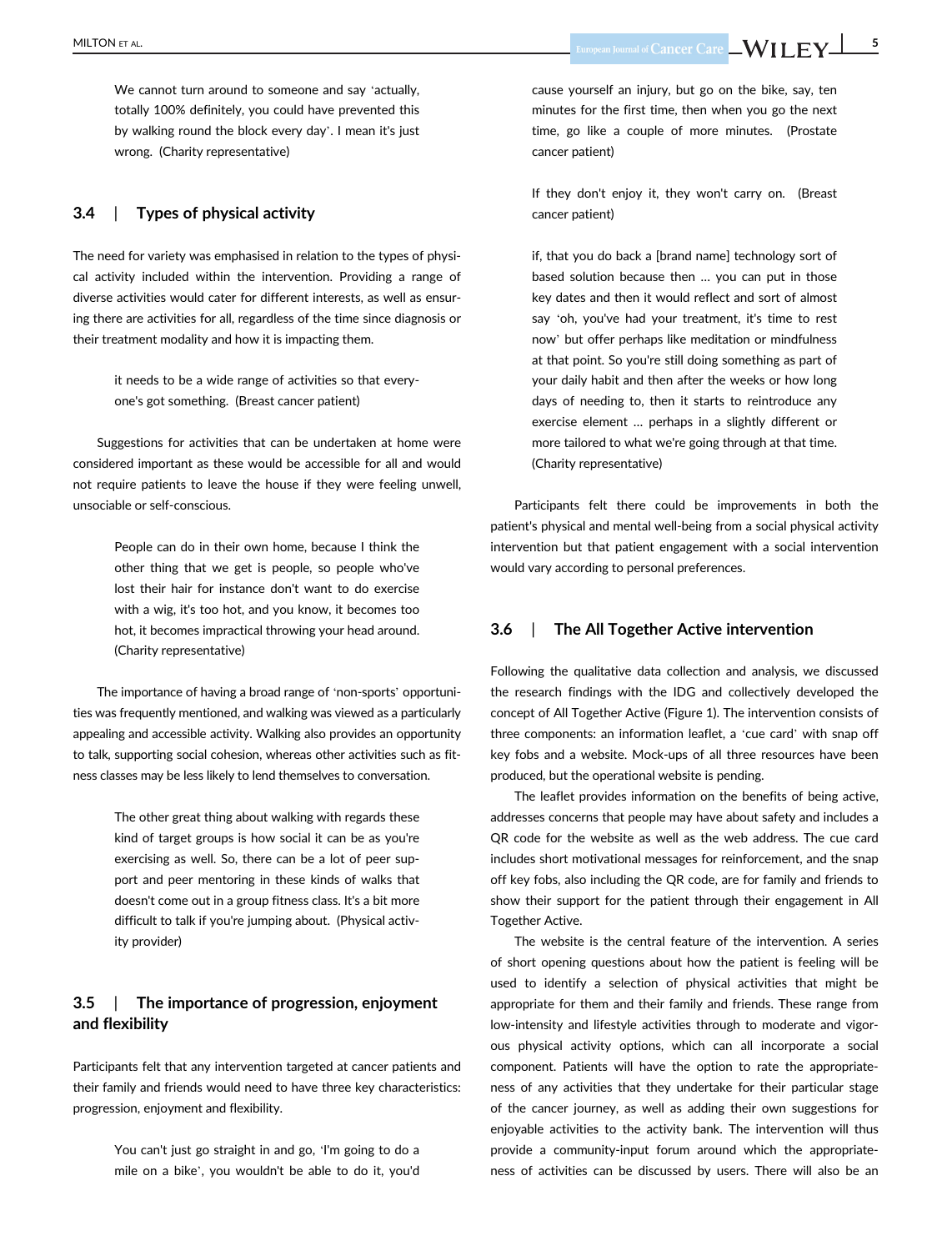6 **WILEY** European Journal of Cancer Care



Newly diagnosed cancer patients will be recruited via cancer support centres. Each patient will be encouraged to recruit friends and family members to join them in the intervention.



option to sort and display activities according to rating. The website will have a forum for participants to offer support to others beyond their family and friend unit, as well as links and signposting to other community-based initiatives that support people affected by cancer, and particularly those that support them to be physically active.

The intervention resources were co-developed with the IDG to ensure they used appropriate language to encourage physical activity but at the same time not suggest blame or engender guilt in less active participants. The IDG selected activities to be included in the initial activity bank, graded by intensity, and therefore designed to be flexible and adaptable to people's stage of treatment and recovery, as well as their physical and mental health. We envisage the intervention being publicised online as well as at venues visited by those with cancer and their family and friends so that it is accessible to all, when it is the 'right time' for them.

# 4 | DISCUSSION

Previous research has established that a cancer diagnosis negatively impacts the person with cancer and their family (Humpel et al., 2007; Kent et al., 2016) but can present a teachable moment for behaviour change (Frazelle & Friend, 2016; McBride et al., 2017; Radecki Breitkopf et al., 2014). It therefore represents an important opportunity for both secondary and primary cancer prevention through initiation of lifestyle interventions targeted at the person with cancer and their family and friends. All Together Active builds upon distinct foundational literatures in cancer, physical activity and family support and relationships (Gao et al., 2020). We believe our study is the first to explore how a social intervention could be formulated to optimise opportunities for physical activity behaviour change, based on the experiences of people recently diagnosed with breast or prostate cancer, their family and friends, as well as healthcare professionals and

FIGURE 1 The All Together Active intervention pathway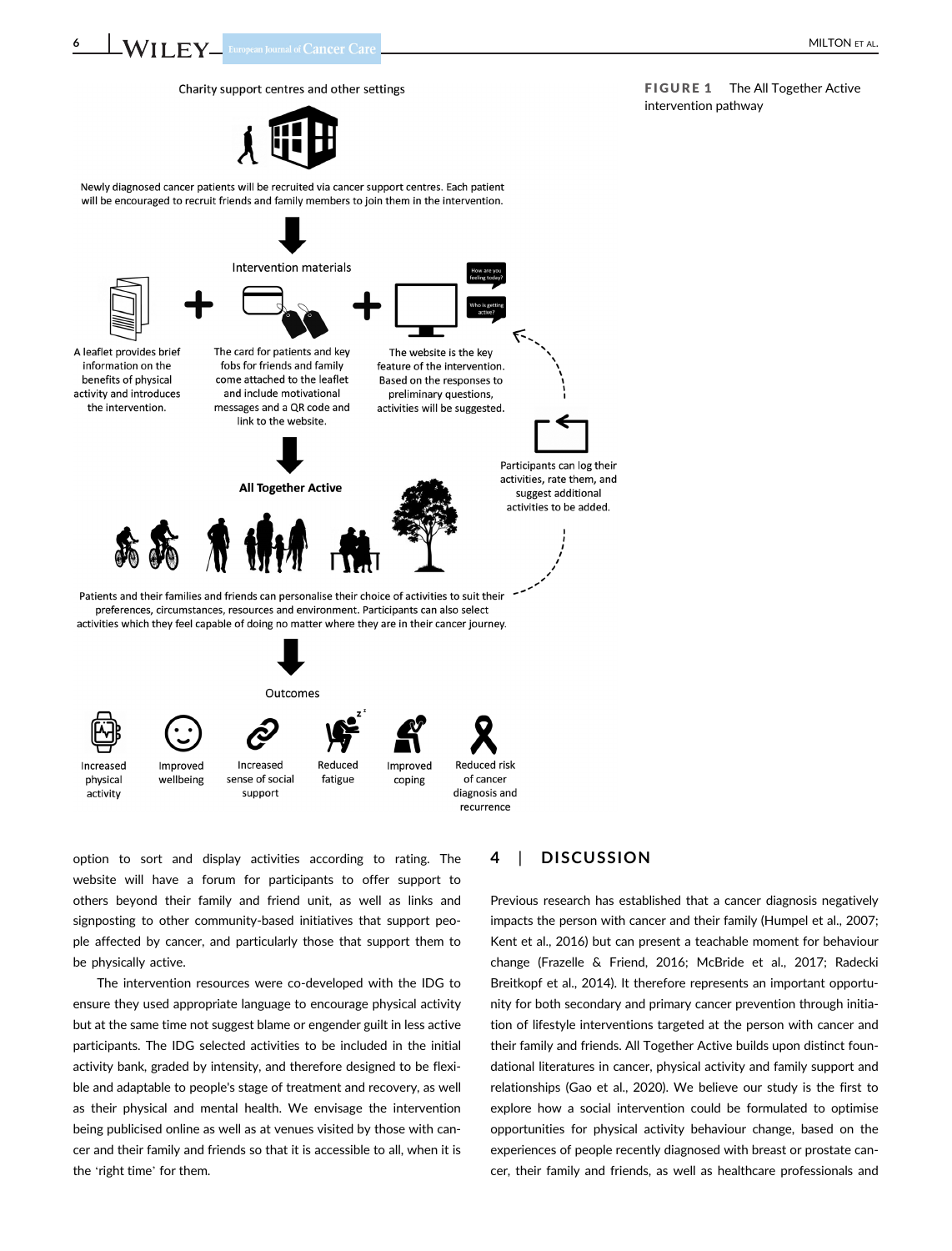MILTON ET AL. NORTH STARS AND THE SUPPORT OF THE SUPPORT OF THE SUPPORT OF THE SUPPORT OF THE SUPPORT OF THE SUPPORT OF THE SUPPORT OF THE SUPPORT OF THE SUPPORT OF THE SUPPORT OF THE SUPPORT OF THE SUPPORT OF THE SUPPORT

stakeholders from third sector physical activity and cancer organisations. In particular, we believe our underutilised approach in forming a collaborative IDG and in engaging with key stakeholders in the design of the intervention maximises the utility of the intervention but also helps in ensuring the support of community and clinical partners that play crucial roles in promoting available resources. Furthermore, we believe this approach provides a useful model for the collaborative development of other public health interventions for cancer survivors and their families and for individuals and families affected by other clinical conditions.

Recent cancer research has not only identified physical activity programmes and opportunities as an unmet need for people living with cancer (Mead et al., 2020) but has also found current online information regarding physical activity for cancer survivors to be lacking in specificity and safe suggestions for both engaging in physical activity and avoiding sedentary behaviour (Evans et al., 2021; Goodwin et al., 2020; Wong et al., 2018).

In our interviews, several key factors emerged that are likely to be vital considerations for effective interventions. These included: the timing of the intervention, which may be the point of diagnosis for some but post-treatment for others; the intervention format and the need to tailor to different target groups including different levels of digital literacy; the framing of the message to avoid blame and guilt and emphasise positive benefits; the need for varied activities to encompass the very ill as well as the very fit; and the importance of flexibility to recognise that participants may be on different stages of their cancer journey. Many of our findings are consistent with what has been reported in other recent research into the facilitators and barriers to physical activity among cancer patients (Clifford et al., 2018).

The intervention developed from this research, All Together Active, is a flexible programme that addresses these considerations. It is designed to be accessed at any point along the cancer journey and the activities are varied, flexible and progressive. Importantly, the development of the intervention was informed by cancer patients and their family and friends. We therefore believe it is appropriate for these population groups and the language used is accessible and acceptable.

When developing All Together Active, it was envisaged that people would first find out about the intervention via cancer support centres or other physical venues. This aspect would likely be broadened in the context of COVID-19. People living with cancer are at high risk of contracting infectious diseases and are being encouraged to stay at home shielding. However, the unintended consequences include negative impacts on physical and mental health and lack of access to inperson community and clinical resources (Nekhlyudov et al., 2020). As such, there is greater reliance on online information and resources. Indeed, we believe the format of All Together Active is particularly well suited to the current public health context and social distancing regulations (American Psychological Association, 2020; Nekhlyudov et al., 2020; Sepúlveda-Loyola et al., 2020). Signposting to All Together Active from cancer support websites or from government or other websites with information on staying active will broaden the

reach of the intervention and provide a flexible and robust means to achieve uptake.

This paper illustrates the use and benefit of participatory methods, based on a co-development approach, to design a public health intervention for cancer patients and their family and friends. Such approaches have the potential to bring substantial benefit as they allow a wide variety of stakeholders to provide input into the intervention design and therefore help to ensure that interventions are both deliverable and consummate of the requirements of those who will take part. The use of co-development to ensure intervention fit not only maximises the chance of subsequent effectiveness but is also likely to widen participation and thus help reduce inequalities. A systematic review and meta-analysis showed how community engagement is pivotal to addressing inequalities by enhancing buy-in from the intervention's target populations (O'Mara-Eves et al., 2013). Key to successful engagement is undoubtedly the involvement of appropriate groups of stakeholders, particularly given the evidence that the synergies that can develop from groupings of shared understanding can bring considerable learnings (Ong & Uddin, 2020). The tailoring that can arise from this form of engagement may also be particularly critical in condition-specific interventions such as All Together Active where research teams involved in intervention design may have little experience of living with cancer themselves, thus limiting the quality of knowledge among those developing the intervention in the absence of participatory approaches (Foster et al., 2018). It was our stakeholders who ensured that the intervention is flexible enough in its content and delivery to reflect the considerable diversity of individuals' experiences of cancer. As illustrated by quotes above, they specified the need for a wide range of recommended activities of all intensities, which could be undertaken alone or collectively, and which reflect motivations from social activities to simply feel better, to exercise challenges that provide a focus for physical training. In doing so, they have ensured that the intervention can benefit those at different stages of their cancer journey and also allows for temporal variations in how well people feel and their capacity and motivation to be active during treatment or recovery. Stakeholders also highlighted the need for multiple delivery mediums including hard copy resources and an online platform to accommodate a diverse range of people who may vary in their preferences for accessing the intervention. Had we not engaged stakeholders with lived experience of cancer, these features would likely not have been considered, resulting in an intervention which may have excluded many and possibly only benefited a minority.

This study has several limitations. We only included patients diagnosed with breast or prostate cancer. We selected these specific types of cancer as they are the most common among females and males respectively and also cancer sites with some of the strongest evidence in terms of the health effects of physical activity. We recognise that the findings may not be generalisable to all cancer types. In addition, some participants felt unable to join the IDG, and as such, this group was formed of individuals who, when invited, were well enough to contribute, and perhaps more likely to consider being physically active. For some of these individuals, the data are based on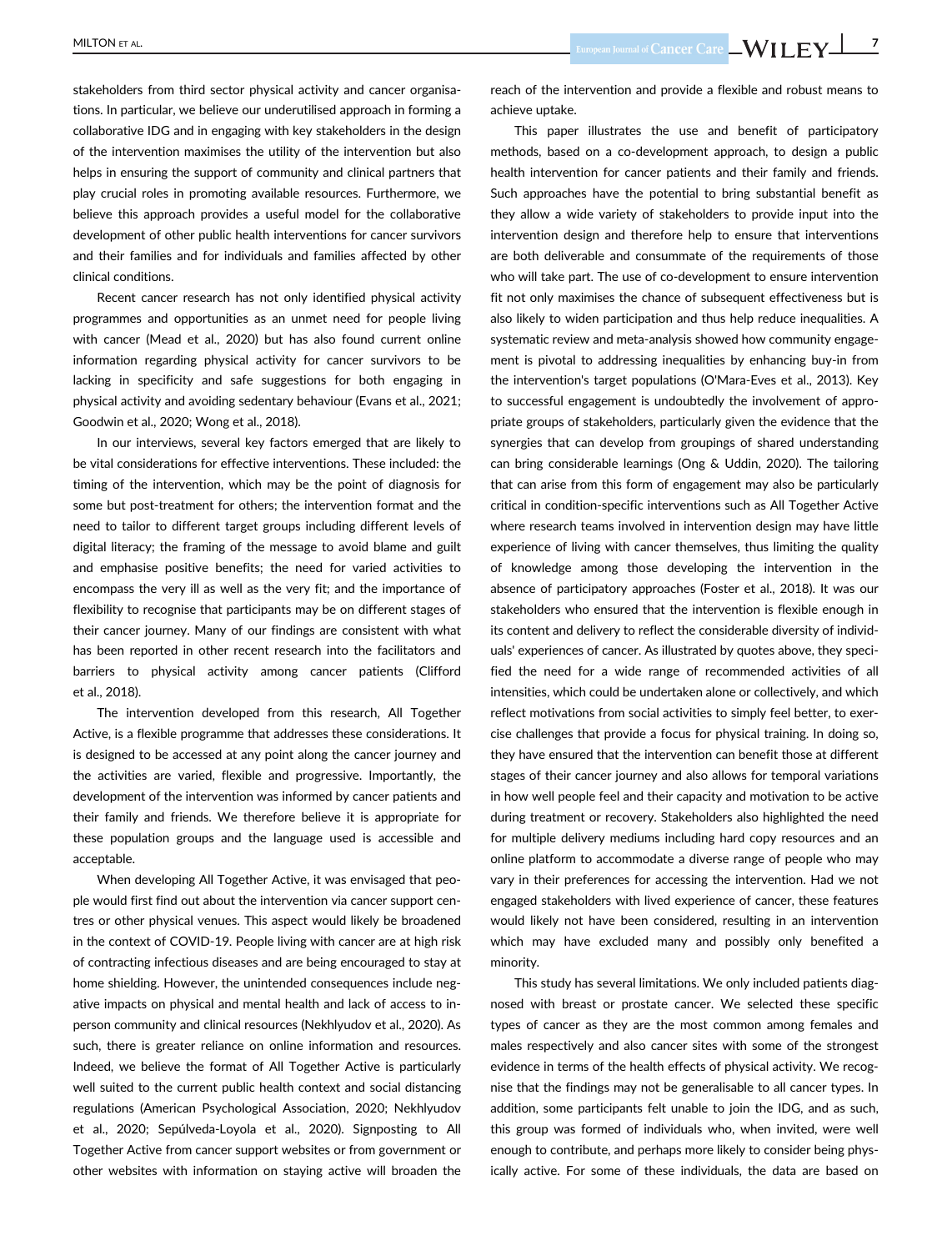retrospective accounts of experiences. While the sample size of 37 was large, the number of representatives from each stakeholder group was relatively small. However, we are confident in the breadth of input received, including the lived experience of different stages of the cancer journey. We also continued to interview people until we felt we had reached data saturation. Finally, the study was conducted in the context of the UK healthcare system and social structures. It is not known the degree to which the results and the intervention are generalisable to other contexts.

Nevertheless, we believe the study has several notable strengths including engagement with a wide range of stakeholders, the adoption of a rigorous methodology in order to identify key themes from discussions and the use of a strong interdisciplinary team with clinical and non-clinical members bringing expertise in cancer management and treatment, intervention development and design, physical activity, the psychology of behaviour change and qualitative research methods. In addition, the use of a co-design methodology meant that the intervention is more likely to be adopted by the target populations than more top-down approaches.

Once the full website is developed, the next stage will be to undertake a feasibility study, followed by a definitive trial of the All Together Active intervention. This will provide insight into appropriate channels for advertisement and recruitment, the reach of the intervention, engagement in the online platform, cost-effectiveness and the impact of the intervention on physical activity and other outcomes among cancer patients and those that support them.

# 5 | CONCLUSION

All Together Active is a social intervention to support people recently affected by a cancer diagnosis to be physically active together. It was developed using a co-design approach, which highlighted key learning with broad relevance to the development of public health interventions. Our findings suggest that interventions need to be flexible in terms of timing and delivery and offer a wide range of physical activity options. Avoidance of guilt and blame is a key consideration, especially if patients were not previously physically active. All Together Active is designed to support cancer patients and their family and friends to be active throughout treatment and beyond, benefitting their physical and mental health.

#### ACKNOWLEDGMENTS

This research was funded by Cancer Research UK Population Research Committee BUPA Foundation Fund Innovation Grant (Grant Number: C64388/A25895).

#### CONFLICT OF INTEREST

All authors declare that they have no competing interests.

## AUTHOR CONTRIBUTIONS

All authors contributed to the study conception and design. SG collected the data. KP, SG and AC undertook the data analysis. KM led

the preparation of the draft manuscript. All authors contributed to revising the manuscript and approved the final version.

#### DATA AVAILABILITY STATEMENT

Data available on request due to privacy/ethical restrictions.

#### ETHICS STATEMENT

The project received ethical approval from the University of Surrey Research Ethics Committee (UEC 2019 109FHMS).

#### ORCID

Karen Milton D<https://orcid.org/0000-0002-0506-2214>

#### REFERENCES

- American Psychological Association. (2020). Stress in America™ 2020: A National Mental Health Crisis. [https://www.apa.org/news/press/](https://www.apa.org/news/press/releases/stress/2020/report-october) [releases/stress/2020/report-october](https://www.apa.org/news/press/releases/stress/2020/report-october)
- Barber, F. D. (2013). Effects of social support on physical activity, self-efficacy, and quality of life in adult cancer survivors and their caregivers. Oncology Nursing Forum, 40(5), 481–489. [https://doi.org/10.1188/13.](https://doi.org/10.1188/13.ONF.481-489) [ONF.481-489](https://doi.org/10.1188/13.ONF.481-489)
- Braun, V., & Clarke, V. (2006). Using thematic analysis in psychology. Qualitative Research in Psychology, 3(2), 77–101. [https://doi.org/10.1191/](https://doi.org/10.1191/1478088706qp063oa) [1478088706qp063oa](https://doi.org/10.1191/1478088706qp063oa)
- Bull, F. C., Al-Ansari, S. S., Biddle, S., Borodulin, K., Buman, M. P., Cardon, G., Carty, C., Chaput, J.-P., Chastin, S., Chou, R., Dempsey, P. C., DiPietro, L., Ekelund, U., Firth, J., Friedenreich, C. M., Garcia, L., Gichu, M., Jago, R., Katzmarzyk, P. T., … Willumsen, J. F. (2020). World Health Organization 2020 guidelines on physical activity and sedentary behaviour. British Journal of Sports Medicine, 54(24), 1451–1462.<https://doi.org/10.1136/bjsports-2020-102955>
- Campbell, K. L., Winters-Stone, K. M., Wiskemann, J., May, A. M., Schwartz, A. L., Courneya, K. S., Zucker, D. S., Matthews, C. E., Ligibel, J. A., Gerber, L. H., Morris, G. S., Patel, A. V., Hue, T. F., Perna, F. M., & Schmitz, K. H. (2019). Exercise guidelines for cancer survivors: Consensus statement from international multidisciplinary roundtable. Medicine and Science in Sports and Exercise, 51(11), 2375– 2390.<https://doi.org/10.1249/mss.0000000000002116>
- Carr, R. M., Prestwich, A., Kwasnicka, D., Thøgersen-Ntoumani, C., Gucciardi, D. F., Quested, E., & Ntoumanis, N. (2018). Dyadic interventions to promote physical activity and reduce sedentary behaviour: Systematic review and meta-analysis. Health Psychology Review, 13(1), 91–109.<https://doi.org/10.1080/17437199.2018.1532312>
- Clifford, B. K., Mizrahi, D., Sandler, C. X., Barry, B. K., Simar, D., Wakefiels, C. E., & Goldstein, D. (2018). Barrier and facilitators of exercise experiences by cancer survivors: A mixed methods systematic review. Supportive Care in Cancer, 26, 685–700.
- Cummins, C., Kayes, N. M., Reeve, J., Smith, G., MacLeod, R., & McPherson, K. M. (2017). Navigating physical activity engagement following a diagnosis of cancer: A qualitative exploration. Eur J Cancer Care (Engl), 26(4), e12608.<https://doi.org/10.1111/ecc.12608>
- Evans, H. E. L., Forbes, C. C., Vandelanotte, C., Galvão, D. A., Newton, R. U., Wittert, G., Chambers, S., Kickenadasse, G., Brook, N., Girard, D., & Short, C. E. (2021). Examining the priorities, needs and preferences of men with metastatic prostate cancer in designing a personalised ehealth exercise intervention. International Journal of Behavioral Medicine, 28(4), 431–443. [https://doi.org/10.1007/](https://doi.org/10.1007/s12529-020-09932-2) [s12529-020-09932-2](https://doi.org/10.1007/s12529-020-09932-2)
- Foster, C., Calman, L., Richardson, A., Pimperton, H., & Nash, R. (2018). Improving the lives of people living with and beyond cancer: Generating the evidence needed to inform policy and practice. Journal of Cancer Policy, 15, 92–95.<https://doi.org/10.1016/j.jcpo.2018.02.004>